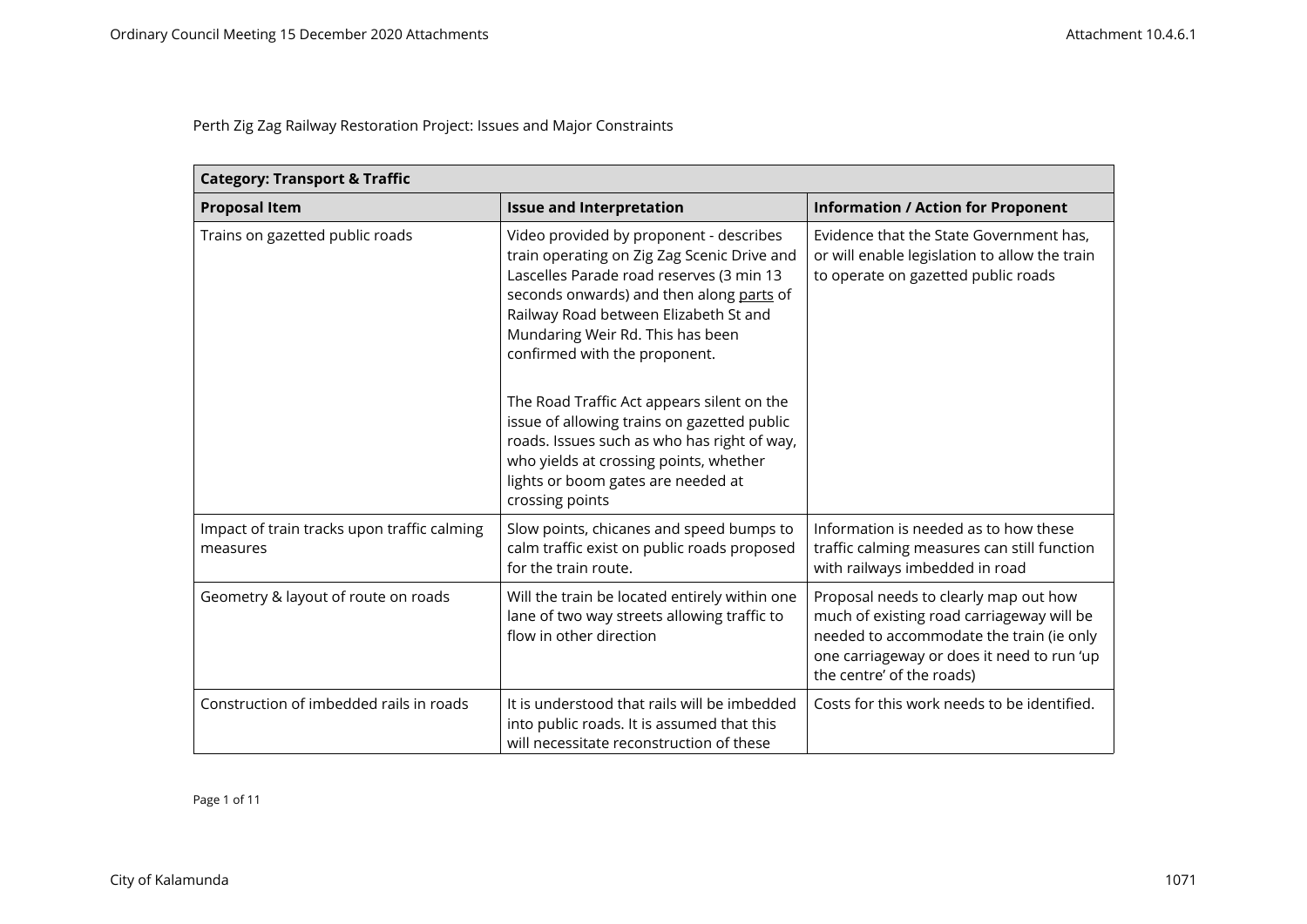| <b>Category: Transport &amp; Traffic</b>                  |                                                                                                                                                                                                                                                                                                                                                                                                                                                                                                                                                  |                                                                                                                                                                                                      |
|-----------------------------------------------------------|--------------------------------------------------------------------------------------------------------------------------------------------------------------------------------------------------------------------------------------------------------------------------------------------------------------------------------------------------------------------------------------------------------------------------------------------------------------------------------------------------------------------------------------------------|------------------------------------------------------------------------------------------------------------------------------------------------------------------------------------------------------|
| <b>Proposal Item</b>                                      | <b>Issue and Interpretation</b>                                                                                                                                                                                                                                                                                                                                                                                                                                                                                                                  | <b>Information / Action for Proponent</b>                                                                                                                                                            |
|                                                           | roads to support the rails on a firm, load<br>bearing base.                                                                                                                                                                                                                                                                                                                                                                                                                                                                                      |                                                                                                                                                                                                      |
| Change in Maintenance costs on roads                      | When the City needs to resurface roads, it<br>is assumed that additional costs will be<br>incurred in removing and re-laying the<br>rails.                                                                                                                                                                                                                                                                                                                                                                                                       | Indication from proponent as to their view<br>as to which party will bear the incremental<br>costs of maintenance                                                                                    |
| Security & Safety on Zig Zag Scenic Drive                 | If the City determines to keep Zig Zag<br>Scenic Drive closed to vehicles, then the<br>Train proposal will need to consider and<br>advise methods of ensuring that barriers in<br>place are opened and closed during each<br>train passage.<br>If the City determines to re-open Zig Zag<br>Scenic Drive to vehicles, there is a potential<br>conflict between downhill travelling<br>vehicles and uphill travelling train where<br>the road will be blocked due to insufficient<br>width to allow cars and trains to pass<br>beside each other. | Proponents to consider and advise how<br>they would address the issues in each<br>scenario.                                                                                                          |
| Safety & Security on Lascelles Parade and<br>Railway Road | It is understood that the proponent<br>propose that a system of boom gates will<br>be deployed each time the train needs to<br>travel along these roads.                                                                                                                                                                                                                                                                                                                                                                                         | Indication from proponent as to the<br>impacts upon road users who cannot<br>access roads closed during train<br>movements as well as safety issues<br>(especially in Lascelles Parade) of residents |

Page 2 of 11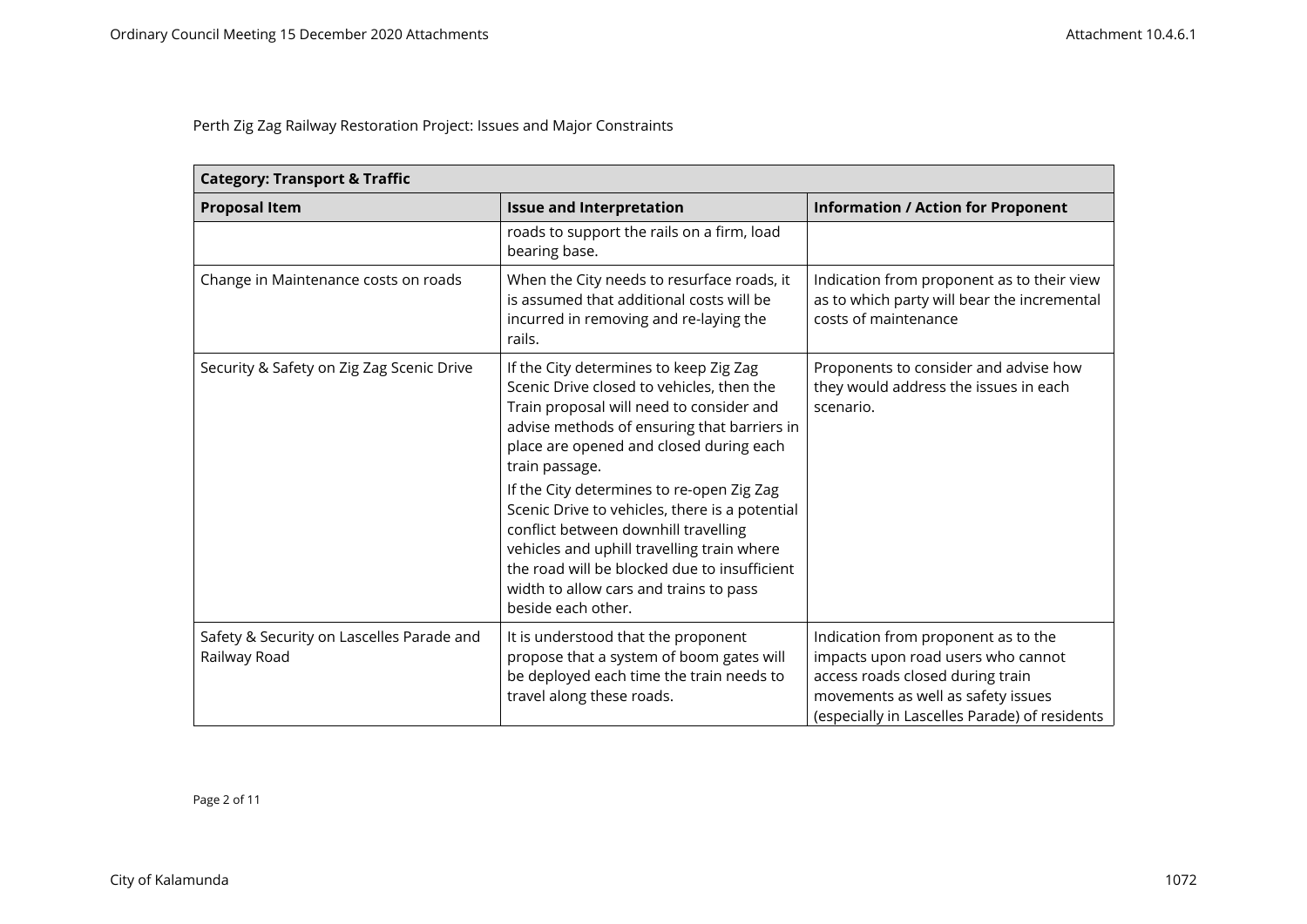| <b>Category: Transport &amp; Traffic</b> |                                 |                                                                                   |
|------------------------------------------|---------------------------------|-----------------------------------------------------------------------------------|
| <b>Proposal Item</b>                     | <b>Issue and Interpretation</b> | <b>Information / Action for Proponent</b>                                         |
|                                          |                                 | leaving their premises onto the road and<br>meeting the train as it is in transit |

Page 3 of 11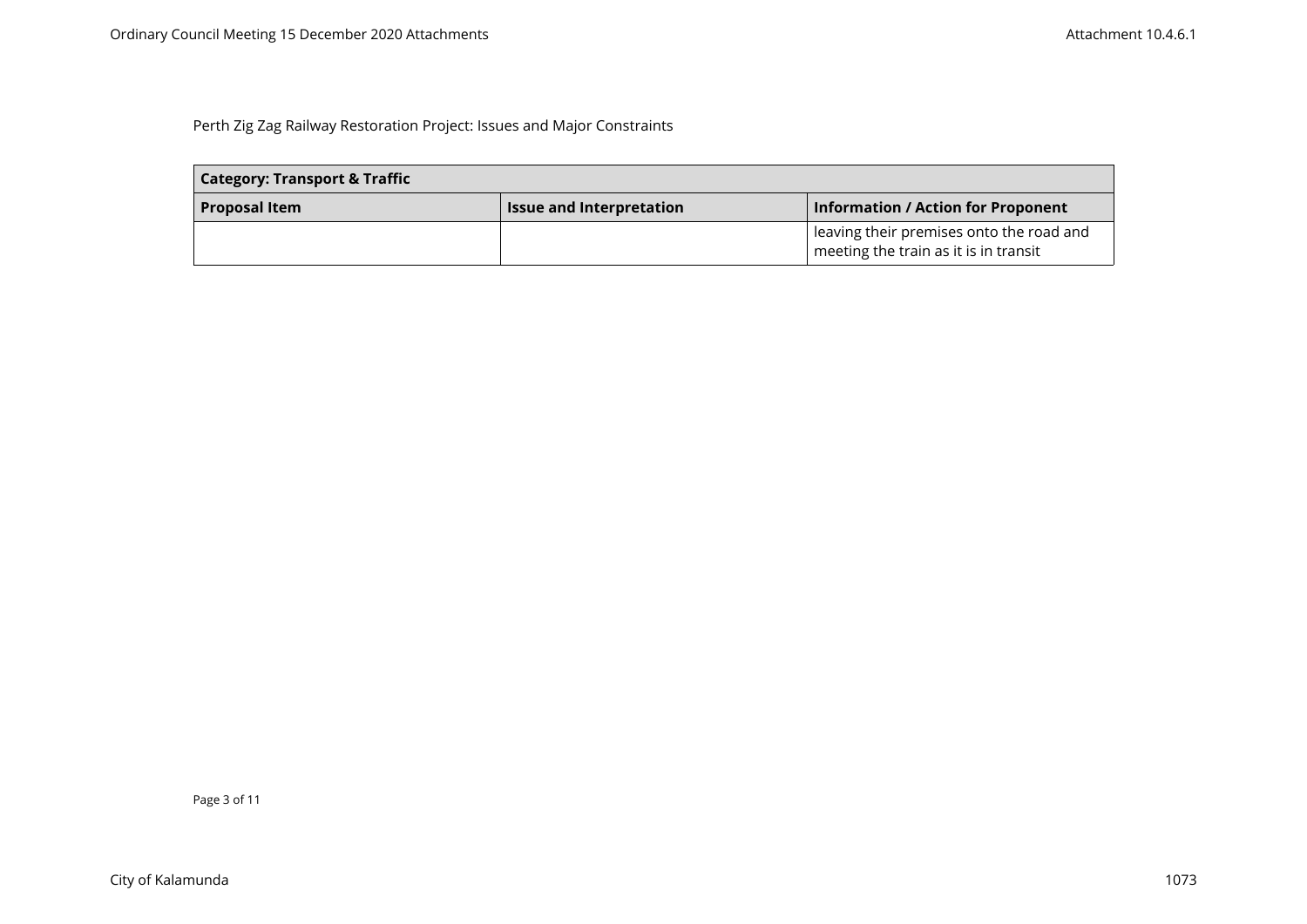| <b>Category: Environmental</b>                                                      |                                                                                                                                                                                                    |                                                                                                                                                                                                                                                        |
|-------------------------------------------------------------------------------------|----------------------------------------------------------------------------------------------------------------------------------------------------------------------------------------------------|--------------------------------------------------------------------------------------------------------------------------------------------------------------------------------------------------------------------------------------------------------|
| <b>Proposal Item</b>                                                                | <b>Issue and Interpretation</b>                                                                                                                                                                    | <b>Information / Action for Proponent</b>                                                                                                                                                                                                              |
| Impact upon of existing flora and fauna<br>within the Gooseberry Hill National Park | It is proposed that a large deck be built<br>extending the scale of the existing car park<br>on Zig Zag Scenic Drive and it is claimed<br>that this will not have an impact on the<br>environment. | The City needs to understand how such a<br>large covering of the vegetation below in<br>the National Park can continue to sustain<br>the local biodiversity given assumed<br>reduction in sunlight and rain immediately<br>under the deck.             |
|                                                                                     | 8 min 30 seconds into video shows scale of<br>proposed deck                                                                                                                                        |                                                                                                                                                                                                                                                        |
|                                                                                     |                                                                                                                                                                                                    |                                                                                                                                                                                                                                                        |
| Impact of existing flora and fauna within<br>the old Railway Reserve                | A significant amount of trees and<br>vegetation have grown over the corridor<br>that the old train used, which if this<br>corridor is to be re-used then suggests that<br>clearing is needed.      | Mapping would need to be provided<br>outlining the actual route of the railway<br>through this reserve, cognisant of existing<br>pedestrian and cycle trails that will need to<br>be maintained and impacts upon existing<br>flora and fauna examined. |

Page 4 of 11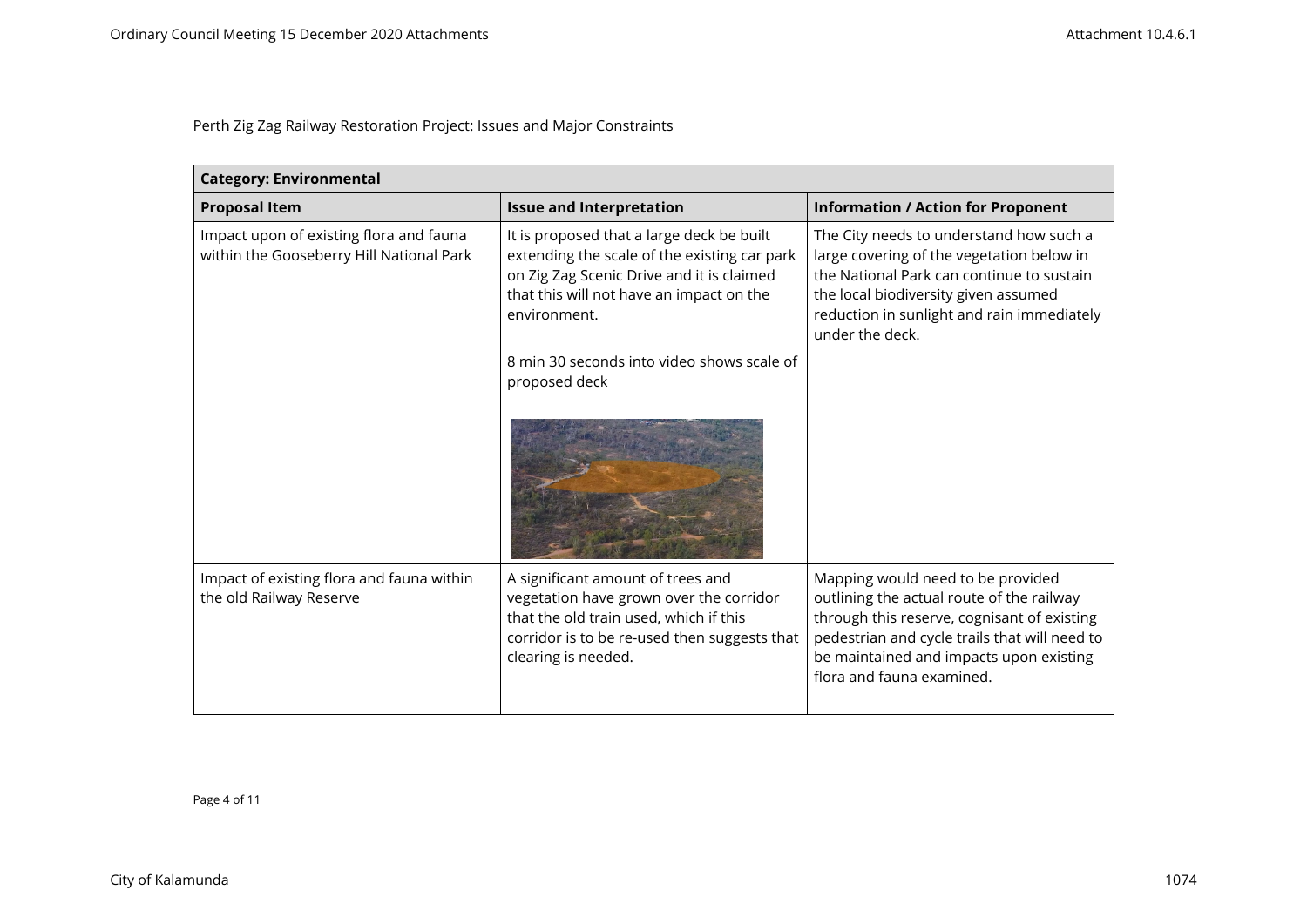| <b>Category: Land</b>                                                    |                                                                                                                                                                                                                                                                                                                                                                                                       |                                                                                                                                                                               |
|--------------------------------------------------------------------------|-------------------------------------------------------------------------------------------------------------------------------------------------------------------------------------------------------------------------------------------------------------------------------------------------------------------------------------------------------------------------------------------------------|-------------------------------------------------------------------------------------------------------------------------------------------------------------------------------|
| <b>Proposal Item</b>                                                     | <b>Issue and Interpretation</b>                                                                                                                                                                                                                                                                                                                                                                       | <b>Information / Action for Proponent</b>                                                                                                                                     |
| Assessment of track route where it passes<br>close to existing buildings | The proponent has clarified with the City<br>that the proposed rail route between<br>Elizabeth Street and Mundaring Weir Road<br>will bypass existing buildings, however it is<br>uncertain if this is feasible from a<br>topography point of view (noting level<br>changes between the History Village and<br>Railway Rd)                                                                            | Proposals will need to consider and advise<br>the proposed route through this area and<br>if any existing buildings are impacted by<br>the route.                             |
| Land Requirements for Operations and<br>Maintenance                      | Setting aside the actual land take up for<br>the railway route, the City understands<br>that land would be required for the<br>necessary supporting infrastructure for the<br>project such as train stabling and sheds,<br>administration, maintenance, car parking<br>at key stations, platforms and associated<br>infrastructure at key stations (including<br>bus pick up and drop off facilities) | Proposals to identify suitable locations for<br>these facilities and what potential land<br>tenure arrangements would need to be<br>entered into.                             |
| Land owner approvals & conditions                                        | The proposed route (and any necessary<br>other land for support facilities) will<br>traverse a multiple of land tenures -<br>Crown Land under care and control<br>of DBCA<br>Crown Land (reserves) under care<br>and control of the City of<br>Kalamunda                                                                                                                                              | Proposal should indicate that the relevant<br>land owner(s) and steward(s) have<br>provided their consent or in principle<br>consent and conditions for use of the<br>land(s) |

Page 5 of 11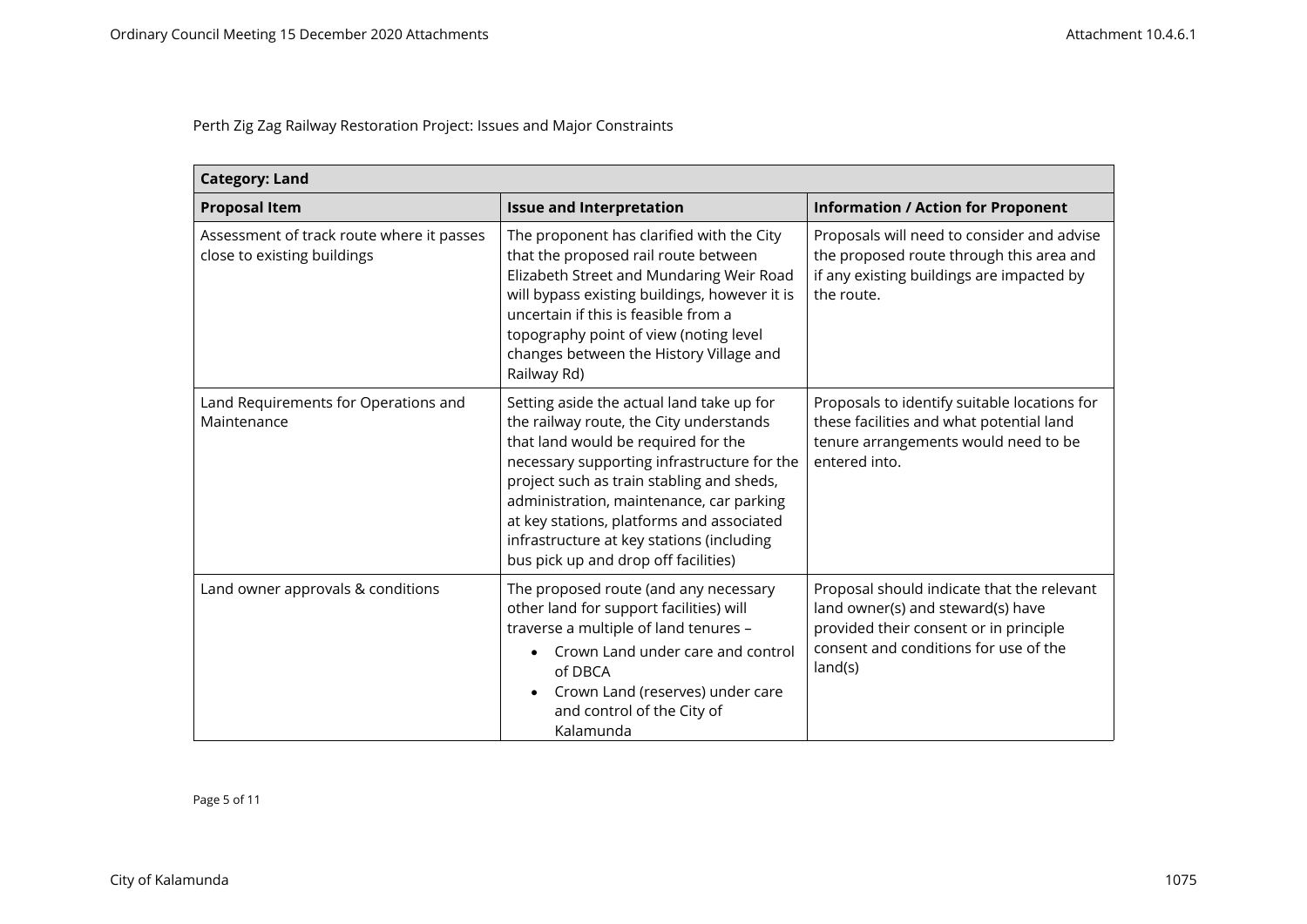| <b>Category: Land</b>                                       |                                                                                                                                                                    |                                                                                                                                                                                                                                                                                                                                                                                                                                              |
|-------------------------------------------------------------|--------------------------------------------------------------------------------------------------------------------------------------------------------------------|----------------------------------------------------------------------------------------------------------------------------------------------------------------------------------------------------------------------------------------------------------------------------------------------------------------------------------------------------------------------------------------------------------------------------------------------|
| <b>Proposal Item</b>                                        | <b>Issue and Interpretation</b>                                                                                                                                    | <b>Information / Action for Proponent</b>                                                                                                                                                                                                                                                                                                                                                                                                    |
|                                                             | Freehold Land                                                                                                                                                      |                                                                                                                                                                                                                                                                                                                                                                                                                                              |
| Planning Consent - City                                     | It appears that the proposed activity,<br>where it passes through the Kalamunda<br>Town Centre is inconsistent with the<br>adopted Kalamunda Activity Centre Plan. | The proponent is required to undertake<br>further discussions with the City's<br>Development Services team to develop a<br>position in that regard                                                                                                                                                                                                                                                                                           |
| <b>State Agency Issues</b>                                  | The City recognises that this proposal will<br>need consideration by many State<br>agencies.                                                                       | Proponents would need to demonstrate<br>that the views of State Agencies have been<br>sought on the proposal including, but not<br>limited to:<br>Department of Biodiversity,<br>$\bullet$<br><b>Conservation and Attractions</b><br>Department of Planning and Land<br>Heritage<br>Department of Water and<br>Environmental Regulation<br>Department of Fire and Emergency<br>$\bullet$<br>Services<br>Department of Transport<br>$\bullet$ |
| Assumed use of existing car park at<br>Kalamunda Water Park | The proponent proposes using existing car<br>parking used for Kalamunda Water Park to<br>satisfy parking demand for the proposed<br>artists village.               | Further parking demand analysis would be<br>required to ascertain if this is viable                                                                                                                                                                                                                                                                                                                                                          |

Page 6 of 11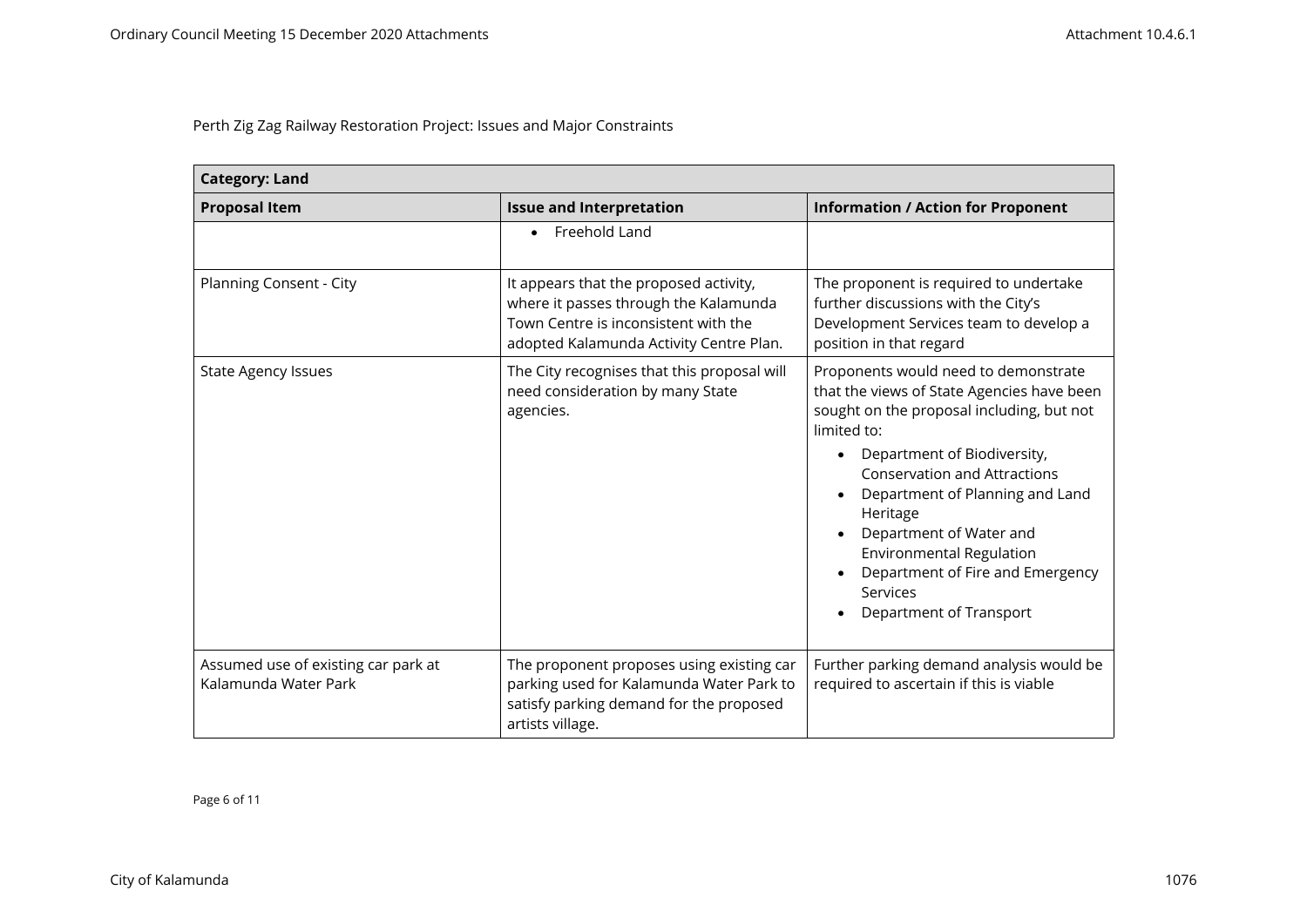| <b>Category: Land</b> |                                                                                   |                                           |
|-----------------------|-----------------------------------------------------------------------------------|-------------------------------------------|
| <b>Proposal Item</b>  | <b>Issue and Interpretation</b>                                                   | <b>Information / Action for Proponent</b> |
|                       | Proposed artists village discussion in video<br>- 5 min 40 seconds into the video |                                           |

Page 7 of 11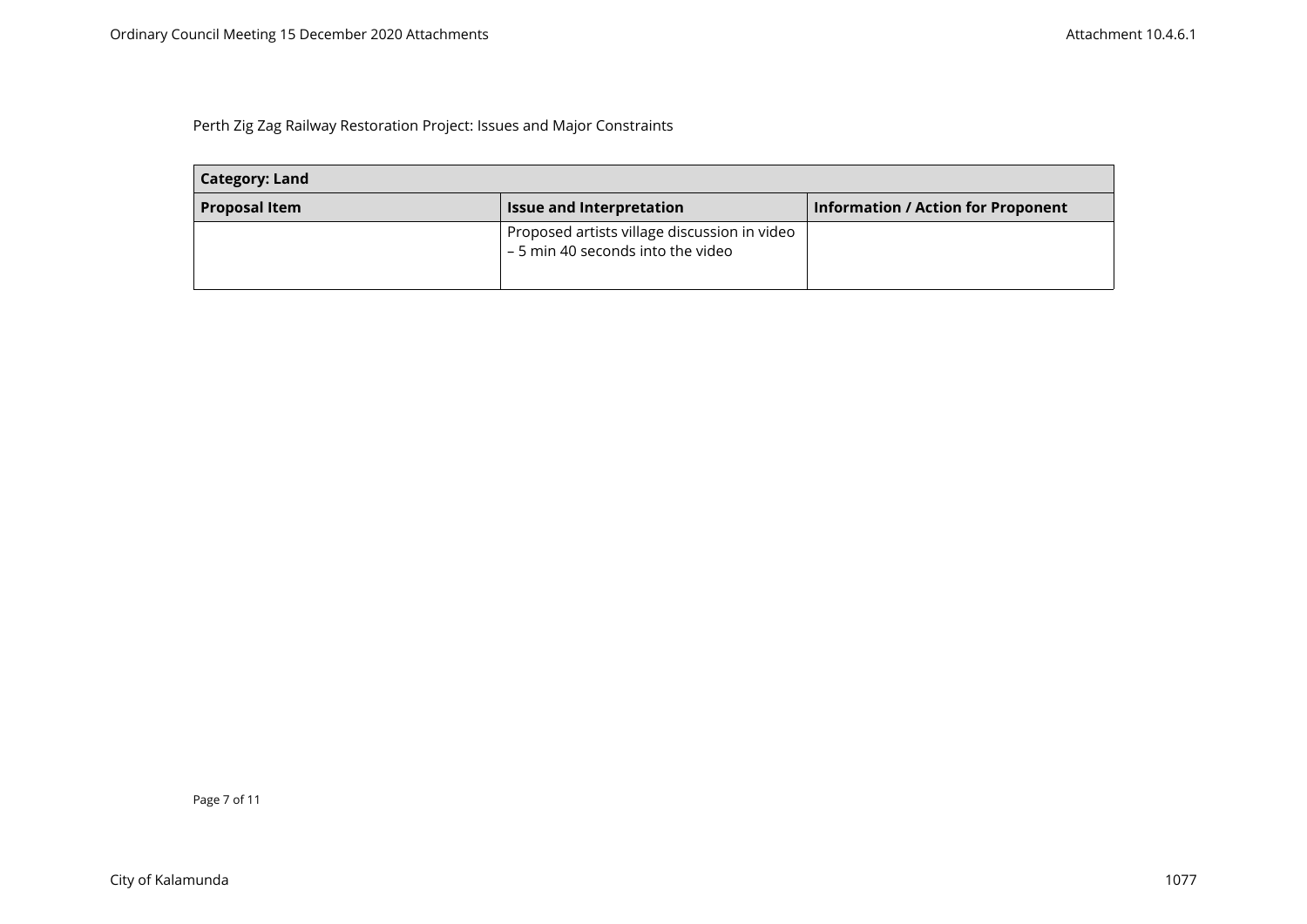| <b>Category: Safety / Bushfire</b>                                                                                                       |                                                                                                                                                                                                        |                                                                                                                                                                                                                                                                                                                                                                                     |
|------------------------------------------------------------------------------------------------------------------------------------------|--------------------------------------------------------------------------------------------------------------------------------------------------------------------------------------------------------|-------------------------------------------------------------------------------------------------------------------------------------------------------------------------------------------------------------------------------------------------------------------------------------------------------------------------------------------------------------------------------------|
| <b>Proposal Item</b>                                                                                                                     | <b>Issue and Interpretation</b>                                                                                                                                                                        | <b>Information / Action for Proponent</b>                                                                                                                                                                                                                                                                                                                                           |
| Pedestrians, Cyclists, Vehicles and Train<br>using the same shared space (including<br>roads, road crossings and old railway<br>reserve) | Concerns that the operation of the railway<br>will increase risk of accidents between<br>users of these spaces                                                                                         | Consideration needs to be given to how<br>the safety of pedestrians, cyclists and<br>vehicles will be safeguarded during the<br>passage of the train past them                                                                                                                                                                                                                      |
| Minimal bushfire risk from train                                                                                                         | The video discusses a new 'eco steam train'<br>that is claimed to not present a bush fire<br>risk. However the video doesn't provide<br>evidence of such a train in operation to<br>validate the claim | Detail needed to demonstrate that the 'eco<br>steam train' does not present an undue<br>risk to causing bushfires. This can take the<br>form of either banning train movements<br>during declared Fire Ban days or satisfying<br>the conditions to achieve an exemption<br>from operating during declared Fire Ban<br>Days in accordance with s22C of the<br>Bushfire Act 1954 (WA) |

Page 8 of 11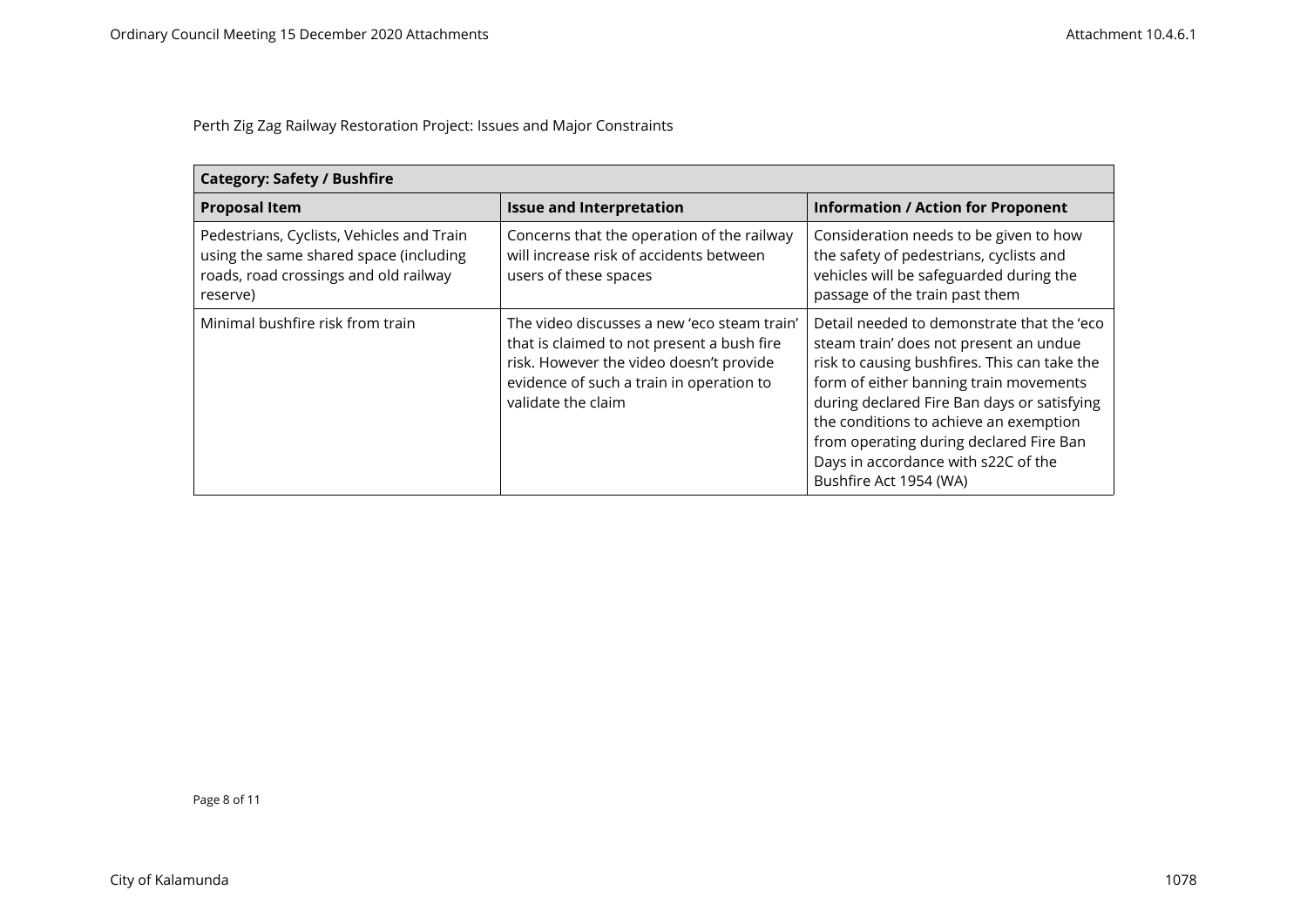| <b>Category: Amenity</b>                                 |                                                                                                                                                                                 |                                                                                                                                    |
|----------------------------------------------------------|---------------------------------------------------------------------------------------------------------------------------------------------------------------------------------|------------------------------------------------------------------------------------------------------------------------------------|
| <b>Proposal Item</b>                                     | <b>Issue and Interpretation</b>                                                                                                                                                 | <b>Information / Action for Proponent</b>                                                                                          |
| Visual and noise amenity for residents and<br>businesses | Residents and business living and<br>operating in areas immediately impacted<br>by the visual and noise impacts of the<br>railway operations will be of concern to the<br>City. | Proponents would be required to<br>undertake acoustic studies to illustrate<br>anticipated impacts on residents and<br>businesses. |
| <b>Operating Hours</b>                                   | Proponents are to consider the amenity of<br>residents and businesses for proposed<br>operations during daylight, twilight and<br>night time and weekdays versus weekends.      | This would require a proposed timetable<br>indicating the number of services over<br>operating days                                |
| Delays to traffic at crossing points                     | Where the railway crosses adjacent streets<br>to the railway route, it is assumed that cars<br>will be required to give way.                                                    | Further information is needed as to the<br>number of train crossings each road per<br>day and anticipated delay caused             |

Page 9 of 11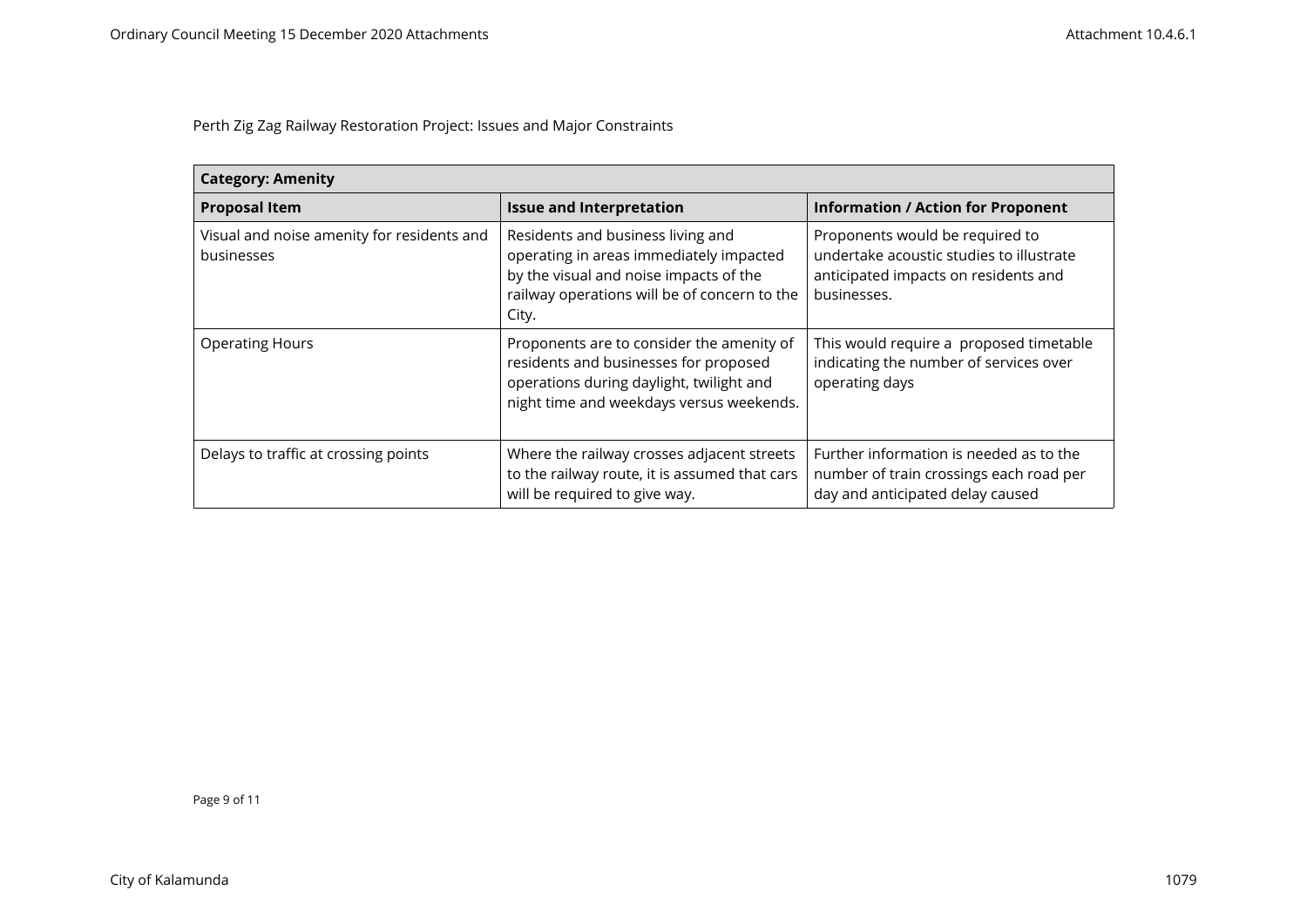| <b>Category: Business / Risk</b>               |                                                                                                                                                                                                                                                                                                                                                                                                                                                                                                                               |                                                                                                                                                                                                                                                                                                                                                                                                                                                                                                                                                                                                                                                                                                                                   |
|------------------------------------------------|-------------------------------------------------------------------------------------------------------------------------------------------------------------------------------------------------------------------------------------------------------------------------------------------------------------------------------------------------------------------------------------------------------------------------------------------------------------------------------------------------------------------------------|-----------------------------------------------------------------------------------------------------------------------------------------------------------------------------------------------------------------------------------------------------------------------------------------------------------------------------------------------------------------------------------------------------------------------------------------------------------------------------------------------------------------------------------------------------------------------------------------------------------------------------------------------------------------------------------------------------------------------------------|
| <b>Proposal Item</b>                           | <b>Issue and Interpretation</b>                                                                                                                                                                                                                                                                                                                                                                                                                                                                                               | <b>Information / Action for Proponent</b>                                                                                                                                                                                                                                                                                                                                                                                                                                                                                                                                                                                                                                                                                         |
| Comprehensive business case for the<br>project | Proponents would <b>only</b> need to consider<br>this matter if they are developing a<br>Business Model that proposes:<br>investment by the City in either<br>funding (capital and/or operating<br>costs), or<br>in kind donation of staff time or<br>access to land or other resources of<br>the City at less than commercial<br>rates;<br>otherwise the City would consider the<br>application as if it was a "private<br>development" and not assess as part of<br>any approval the financial viability of the<br>project. | A business case will need to be provided<br>that includes consideration of:<br>Market research to support<br>$\bullet$<br>anticipated patronage at proposed<br>price points, including risk analysis<br>Risk analysis of all regulatory<br>$\bullet$<br>approvals<br>Proof that the 'eco train' concept is<br>$\bullet$<br>technically viable<br>Comprehensive community<br>$\bullet$<br>engagement process<br>Capital investment plan and<br>$\bullet$<br>funding<br>Operating cost model including risk<br>$\bullet$<br>analysis of using volunteer<br>workforce<br>Marketing<br>$\bullet$<br>Governance and company structure<br>٠<br>Proposed support required of City<br>of Kalamunda<br>Timeframe to implement<br>$\bullet$ |
| Public Liability Insurance                     | The City would need to be satisfied that<br>the project can procure Public Liability<br>Insurance of a level that will cover<br>reasonably foreseen events in<br>consideration of the issues raised earlier.                                                                                                                                                                                                                                                                                                                  | Proponent would need to provide evidence<br>from Insurance Brokers that Public Liability<br>Insurance can be provided and the<br>limitations and exclusions upon this<br>coverage.                                                                                                                                                                                                                                                                                                                                                                                                                                                                                                                                                |

Page 10 of 11